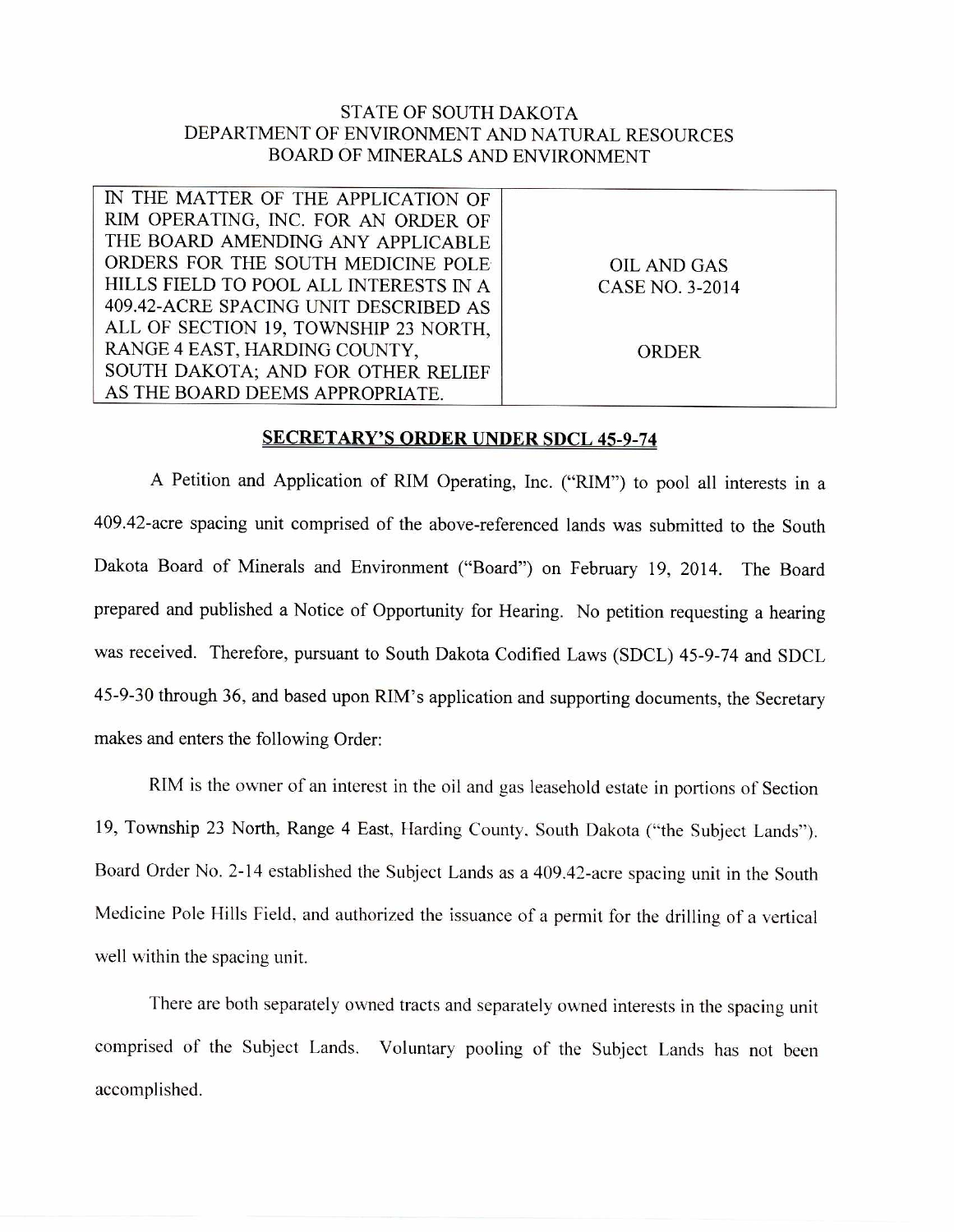Under the current case, RIM has requested that the Board pool all interests in the aforementioned spacing unit, and that the Board authorize RIM to drill, equip and operate the Stearns 1-19 vertical well within said spacing unit.

In RIM's opinion, pooling the Subject Lands will increase the ultimate recovery of the pool, prevent waste, prevent the drilling of unnecessary wells and protect correlative rights.

## **IT IS THEREFORE ORDERED**

A. Pooling of all interests in the 409.42-acre spacing unit comprised of Section 19, Township 23 North, Range 4 East, Harding County, South Dakota, is hereby granted for the South Medicine Pole Hills Field. RIM is hereby authorized to drill, equip and operate the Stearns 1-19 well.

B. All expenses incurred in drilling, equipping and operating the Stearns 1-19 well on the spacing unit, plus a reasonable charge for supervision and interest, and all production from the well, shall be allocated to the various tracts within the spacing unit on the basis of the ratio of the number of acres contained in each separately owned tract to the number of acres in the spacing unit.

C. Operations incident to the drilling of a well on any portion of the spacing unit shall be deemed for all purposes the conduct of such operation upon each separately owned tract in the spacing unit, and production allocated to each tract shall, when produced, be deemed for all purposes to have been produced from each tract by a well drilled thereon.

D. Any owner of mineral interests in the spacing unit may elect to participate in the risk and cost of the drilling and operation of the Stearns 1-19 well at any time prior to completion of the well upon the basis of full participation or upon terms and conditions mutually agreeable to RIM and the mineral interest owner.

2